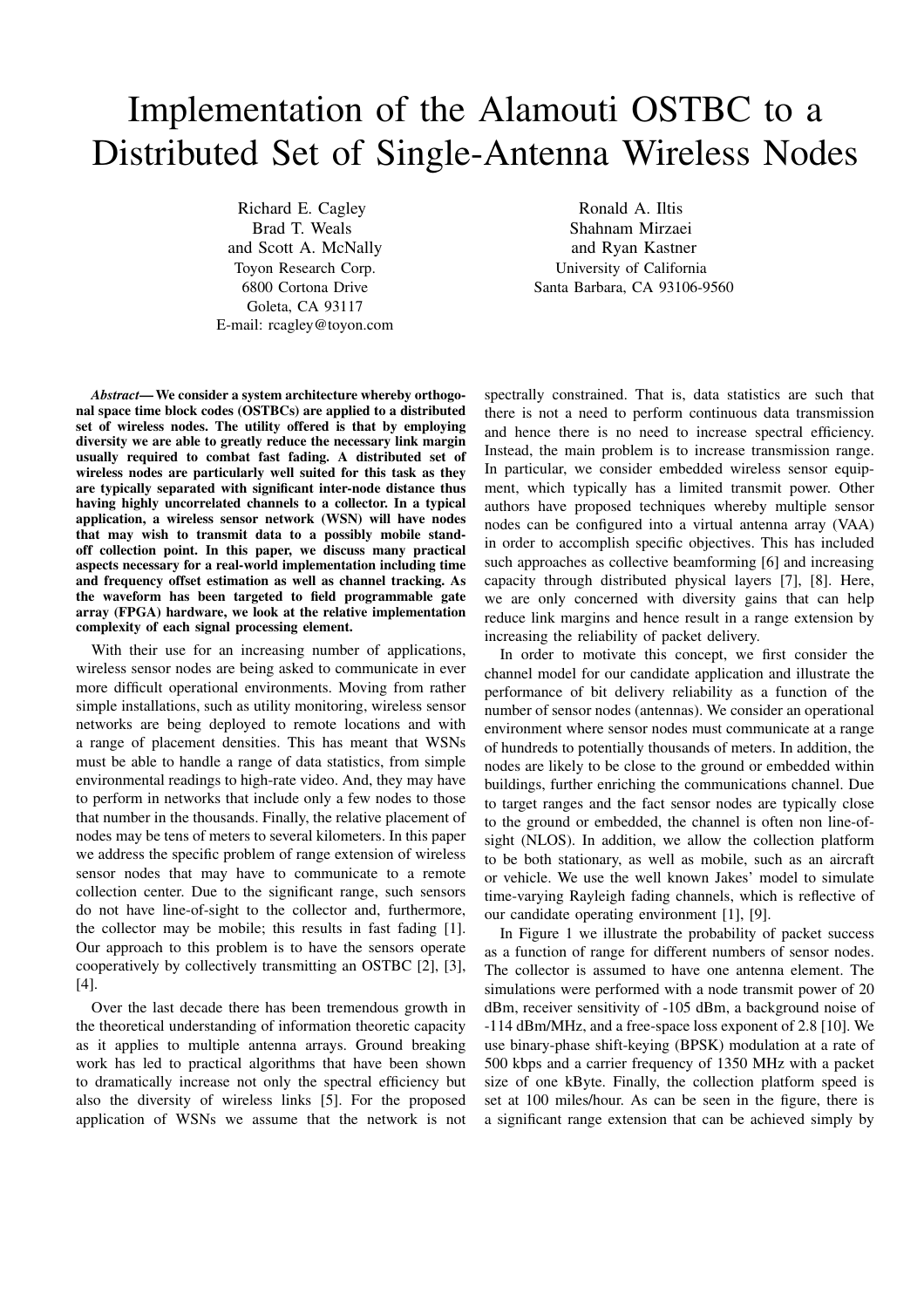

Fig. 1. Probability of packet success as a function of range and number of sensor nodes.

using two transmission nodes (2x1). Additional nodes can be included for an additional extension, with diminishing gains.

The paper is organized as follows. We begin with a discussion of the signal model that is associated with a distributed set of sensors that must form a VAA along with the associated transmission challenges. Next, we discuss the challenging problems of time and frequency offset estimation for such an architecture. We then discuss channel estimation and residual carrier offset correction. Finally, we look at the implementation of the overall architecture onto the FPGA used in Toyon's multiple-input multiple-output (MIMO) transceiver testbed. Finally, we discuss the overall results and future work.

# I. SIGNAL MODEL

With  $N_c$  antenna elements, the received collector signal  $\mathbf{r}_c(t) \in \mathbb{C}^{N_c}$  on the uplink is given in continuous-time by

$$
\mathbf{r}_c(t) = \sum_{k=1}^{N_s} \sum_{m=0}^{\infty} \mathbf{h}_k(m) p(t - \tau_k - mT) e^{i\delta \omega_k t} s_k(m) + \mathbf{v}(t),
$$
\n(1)

where  $\mathbf{h}_k \in \mathbb{C}^{N_c}$  is the channel from sensor k to the collector,  $E_s$  is the symbol energy,  $\omega_k$  is the frequency offset in Hz for sensor k, and  $\tau_k$  is the corresponding delay. The term  $\mathbf{v}(t)=[v_1(t), v_2(t),\ldots,v_{N_c}(t)]^T$  represents additive white Gaussian noise with individual terms having variance  $\sigma^2$ . The symbols  $s_k(m)$  represent a training sequence in the estimation phase, or the  $m$ -th row and  $k$ -th column of an OSTBC matrix [2], [3]. The pulses  $p(t)$  are raised-cosine with minimal excess bandwidth to maximize orthogonality. The pulse energy is defined by  $2E_s$  where we assume constant node transmit power and hence discard the conventional MIMO normalization; the total transmitted bandpass energy is  $E<sub>s</sub>$  per information symbol.

This receive signal can be converted to a discrete-time signal by sampling at an oversampling rate with period  $T_{os}$ . Assuming  $N_D$  samples per symbol period and sampling period

n, the resulting symbol index l is related as  $N_D l \equiv n$ . The resulting discrete time received signal is

$$
\mathbf{r}_c(n) = \sum_{k=1}^{N_s} \sum_{m=0}^{\infty} \mathbf{h}_k(m) q(n - \eta_k - mN_D) e^{i\delta\Omega_k n} s_k(m) + \mathbf{v}(n)
$$
\n(2)

where  $\eta \equiv \tau / T_{os}$ ,  $\delta \Omega \equiv \delta \omega T_{os}$ , and  $q(n) = p(nT_{os})$  is the discrete-time sampled pulse shape of  $p(t)$ . Consider a pulse shape whereby the response on adjacent symbol periods is zero if sampled at the pulse center.

## II. TIME AND FREQUENCY OFFSET ESTIMATION

As we consider a distributed set of nodes that will form a virtual antenna array, there are unique synchronization and parameter estimation issues that must be addressed. Figure 2 illustrates these problems associated with having a set of radio frequency (RF) front-end translators that are not colocated on the same platform. In particular, these nodes do not share a common crystal that is used by the frequency synthesizer to create the mixing signals. As such, there will be a relative carrier frequency offset. This will vary from one node to the next and can change over time due to part degradation and temperature variation. In addition, the packets from each of these nodes will not be launched synchronously, unless special considerations are made.

As we consider a packet-based system, the first parameter that must be estimated is the start of the packet. While a simple correlator is an appealing technique, the presence of a potentially large carrier offset precludes its use for all but the shortest training sequences. There are other techniques, such as the generalized successive interference canceller (GSIC), which can be used to estimate the time and carrier offsets of all users, jointly [4]. However, striving for the simplest possible hardware implementation, our approach centers around the homodyne detector.

In order to simplify expressions and improve clarity, here and in the remaining sections, we let  $N_c = 1$ . Additionally, for this section we will remove the node index  $k$  by assuming we are performing parameter estimates for each user individually. In forming the detector, consider a new set of symbols formed by the conjugate pairs of received samples. The individual terms are given by

$$
c(n) = r(n)r^*(n - N_D). \tag{3}
$$

We note that if sampled at the symbol rate, and aligned with the peak of the pulse shape  $q(0)$ , the resulting received signal can be simplified to

$$
r(n) = e^{i\delta\Omega n} s(n-\eta) + v(n). \tag{4}
$$

If proper timing alignment is achieved, the conjugate pair in (3) becomes

$$
c(n) = e^{i\delta\Omega N_D}d(n) + \bar{v}(n)
$$
 (5)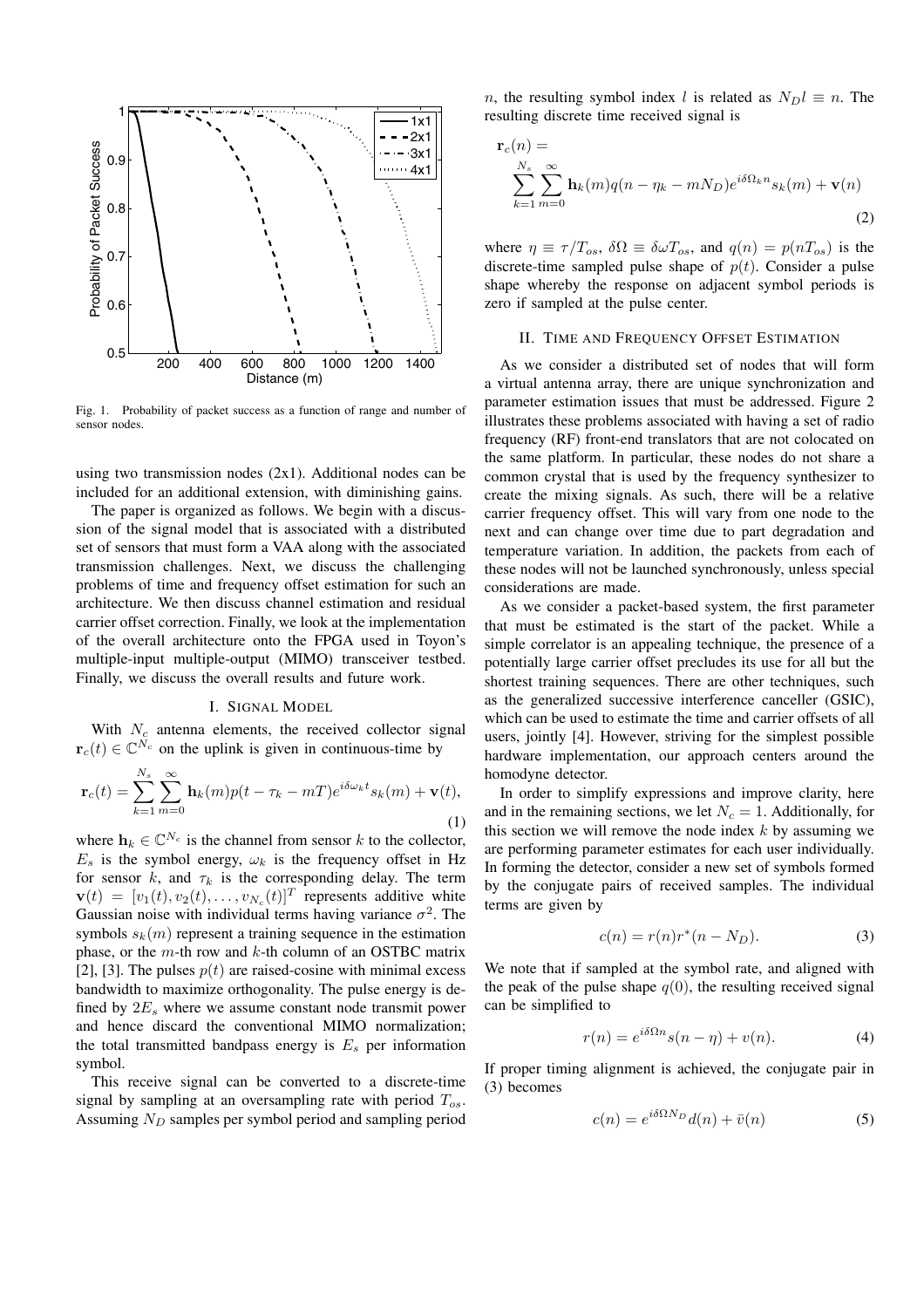

Fig. 2. Parameter estimation for a distributed set of nodes forming a virtual antenna array.

where  $d(n) = s(\lfloor (n - \eta)/N_D \rfloor)s^*(\lfloor (n - \eta - 1)/N_D \rfloor)$ are the conjugate pairs of received symbols and  $\bar{v}(n)$  =  $v(n)v^*(n - N_D)$  is the product of two independent circular Gaussians. We can collect a set of these homodyne symbols corresponding to one less than the length of the training sequence  $c(n)=[c(n), c(n-1),..., c(n-N_{ts}+2)]^T$ . We see that if the symbols  $d(n)$  were known then a correlation would result and associated carrier offset formed. For this purpose we create a set of conjugate training symbol pairs  $\mathbf{u} = [u_{N_{ts}-1}, \dots, u_2, u_1]^T$  where  $u_i \equiv \tilde{s}_{i+1} \tilde{s}_i^*$  and  $\{\tilde{s}_i\}$  are a known set of training symbols. Next, a correlation can be formed

$$
z(n) = \mathbf{u}^H \mathbf{c}(n).
$$
 (6)

We note there are two sample times of interest. The first is when the correlation symbols and the training period of the transmitted packet are not aligned. In this case, the conjugate sample and symbol pairs will have low correlation and  $z(l)$ will result in a low value. However, if the proper offset is encountered the following signal will result

$$
z(\eta) = (N_{ts} - 1)E_s e^{i\delta\Omega N_D} + \sum_{m=1}^{N_{ts}-1} u(m)v(m)v^*(m - N_D).
$$
\n(7)

We see

$$
\bar{z}(\eta) \equiv E[z(\eta)] = (N_{ts} - 1)E_s e^{i\delta\Omega N_D} \tag{8}
$$

providing an unbiased estimate of the carrier offset. In addition, we can observe that

$$
\sigma_{z(\eta)} \equiv E[(z(\eta) - \bar{z}(\eta))^2] = (N_s - 1)\sigma^4 \tag{9}
$$

and the resulting signal to noise ratio (SNR) for the estimate of the carrier offset is

$$
SNR = \frac{(N_{ts} - 1)E_b^2}{(\sigma^2)^2}
$$
 (10)

which we note scales linearly with increasing numbers of training symbols.

# III. CHANNEL ESTIMATION AND RESIDUAL CARRIER OFFSET CORRECTION

After timing estimation and associated downsampling, the resulting received signal model is given by

$$
y(l) = \mathbf{g}^{T}(l)\mathbf{s}(l) + v(l)
$$
\n(11)

where  $\mathbf{g}(l)=[g_1(l), g_2(l),\ldots,g_{N_s}(l)]^T$  with individual terms  $g_k(l) = h_k(l)e^{j\theta l}$ . The term  $\theta = \delta\Omega - \delta\hat{\Omega}$  represents the residual carrier offset error. We note there is both a time varying channel  $(h_k(l))$ , due to mobility, as well as a constant effective Doppler shift  $(e^{j\theta l})$  due to inaccuracies in the carrier offset estimation block. In order to track the time-varying channel, there are several possible approaches. One of the highest performers is to employ a Kalman filter (KF) using a second-order autoregressive (AR2) process [11]. However, the use of a Kalman filter, in any form, is prohibitively challenging in terms of hardware implementation for our candidate data rates.

We seek a channel tracker that offers low computational complexity and can be performed recursively. Filters, such as least mean square (LMS), offer this utility while still obtaining good performance [12]. For such an solution we consider the cost

$$
J = E\left[\left|y(l) - \hat{\mathbf{g}}^T \mathbf{s}(l)\right|^2\right]
$$
 (12)

where  $\hat{g}$  is our desired channel estimate. Minimizing this cost we obtain  $\hat{\mathbf{g}} = \mathbf{g}$  in the mean, resulting in an unbiased estimate for the channel. Seeking a recursive implementation that can not only estimate the channel with multiple training symbols, but also track the channel in decision-directed (DD) mode, we can form the LMS filter

$$
\hat{\mathbf{g}}(l+1) = \hat{\mathbf{g}}(l) + \mu \mathbf{s}^*(l)e(l) \tag{13}
$$

where

$$
e(l) = [y(l) - \mathbf{s}^{T}(l)\hat{\mathbf{g}}(l)] \tag{14}
$$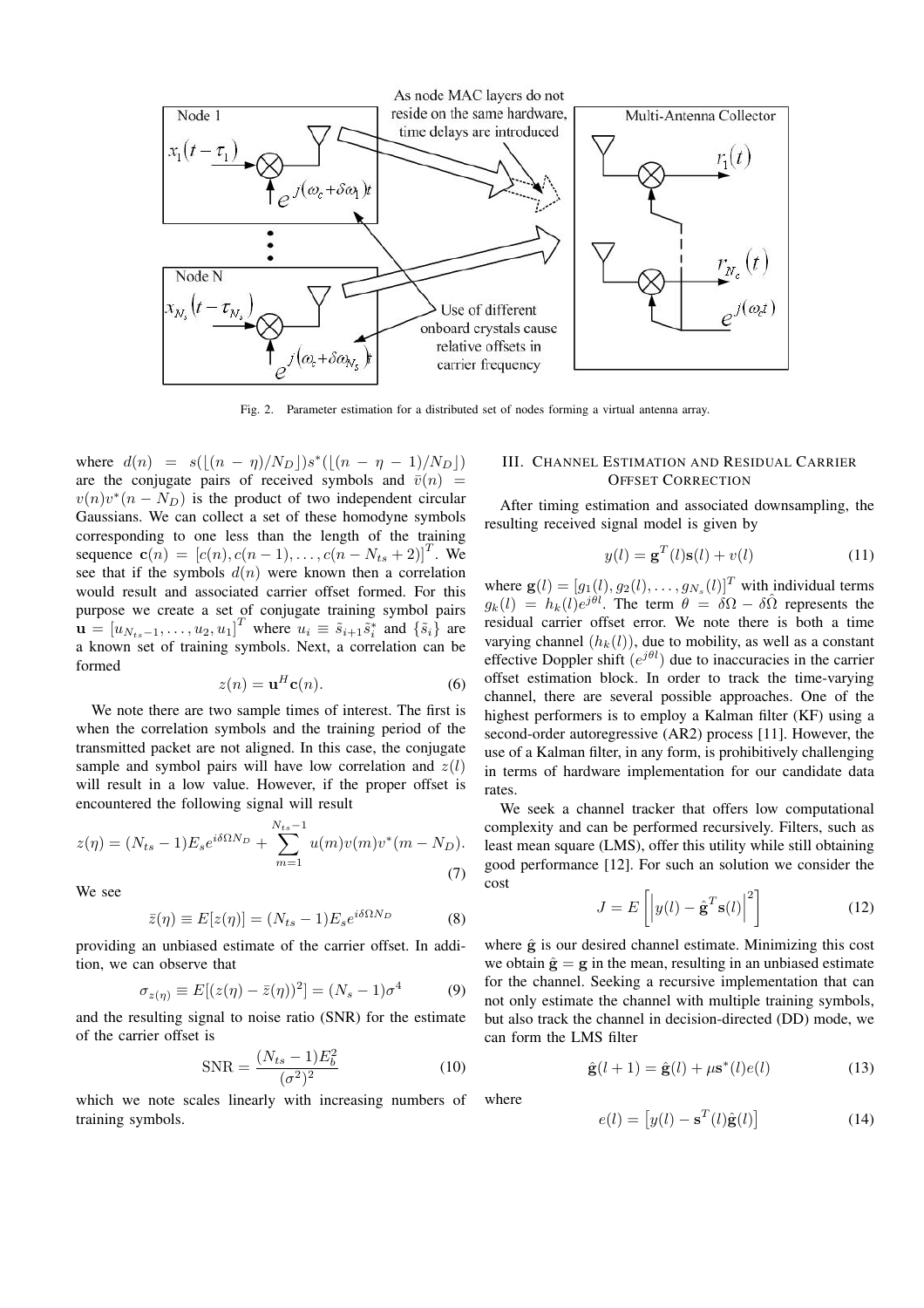

Fig. 3. Packet error rate for a 2x1 OSTBC receiver using different methods of channel estimation.

and  $\mu$  is the step size.

One of the drawbacks of the classic LMS implementation is the fact that the step size is constant. In most packet-based systems there will be both a training period as well as a data packet period. That is, there will be discrete periods where the LMS filter will be run in both training and DD modes. Intuitively, one solution would be to have different values for  $\mu$  during each period. But, there is the additional issue that during the first few symbols of the training packet there will be a much larger error than at the end of the training period. For this reason, we employ the variable step-size LMS (vLMS) algorithm proposed by Aboulnasr and Mayyas [13]. Here, the update expression for the step size is given by

$$
\mu(l+1) = \alpha \mu(l) + \gamma \text{MSE} \tag{15}
$$

where  $MSE = e^*(l)e(l)$  and  $\alpha \in \{(0, 1]\}\$ and  $\gamma > 0$ .

In order to verify the performance of the algorithm we consider a 2x1 STC coded system, based on the Alamouti scheme, where we have used different methods to compute the channel estimates. These simulations are based on the same set of operational parameters as those used in Figure 1. The vLMS parameters are  $\alpha = .99$  and  $\gamma = .001$ . Results in Figure 3 show the packet success rate as a function of the signal to noise ratio (SNR). The channels are normalized such that the maximum value of the channel response is equal in magnitude to the transmitted symbol. In the simulations we compare the vLMS architecture to the AR2-KF channel tracker as well as the case where the channel is known. As can be seen from the figure, vLMS offers worse performance than the AR2- KF architecture, but is still acceptable. In addition, the vLMS algorithm is able to be readily realized in hardware.

## IV. FPGA IMPLEMENTATION

While implementation of the transmitter is non trivial, the receiver side represents significantly more complexity. As such, here we will only address the components and associated complexity of the receiver targeted to our host FPGA. The



Fig. 4. Receiver architecture.

overall architecture is shown in Figure 4. From the figure we see there are several components, most of which have been discussed. The one exception is the digital down converter (DDC) and OSTBC decoder [2]. The DDC itself is responsible for front-end filtering and translation from our intermediate frequency (IF) of 12 MHz to baseband. The baseband output is presented with an oversampling rate of sixteen and a symbol rate of 500 ksps.

The complete transceiver has been targeted to a Xilinx Virtex-4SX FPGA. The resource use for each portion of only the receiver section of the complete transceiver is shown in Table I. The clocking frequency of the device is 64 MHz. As can be seen from the table, the channel estimation and decoding blocks represent the most cost in terms of computational complexity. We also note the hardware complexity for these blocks scales approximately linearly as a function of the number of nodes forming the VAA.

# V. CONCLUSION AND FUTURE WORK

In this paper we have presented a technique that can be used to increase the link reliability of wireless nodes, particularly when transmitting over long range with NLOS conditions. Our proposed architecture is to employ space-time coding, implemented across a set of distributed nodes. While able to reduce the necessary link margin, through channel diversity, there are several associated technical challenges for such an implementation. In particular, as the nodes no longer share a common crystal we lose synchronization over carrier frequency. Additionally, as the medium access control (MAC) layer is not synchronized, there are special timing considerations that must be made. Our solution for this problem is to use a high oversampling rate and employ training sequences to make accurate time offset estimates. Through the ability to have accurate time resolution, relatively good synchronization can be achieved. As such, a minimum of orthogonalization is lost between code pairs. We note that use of an OSTBC